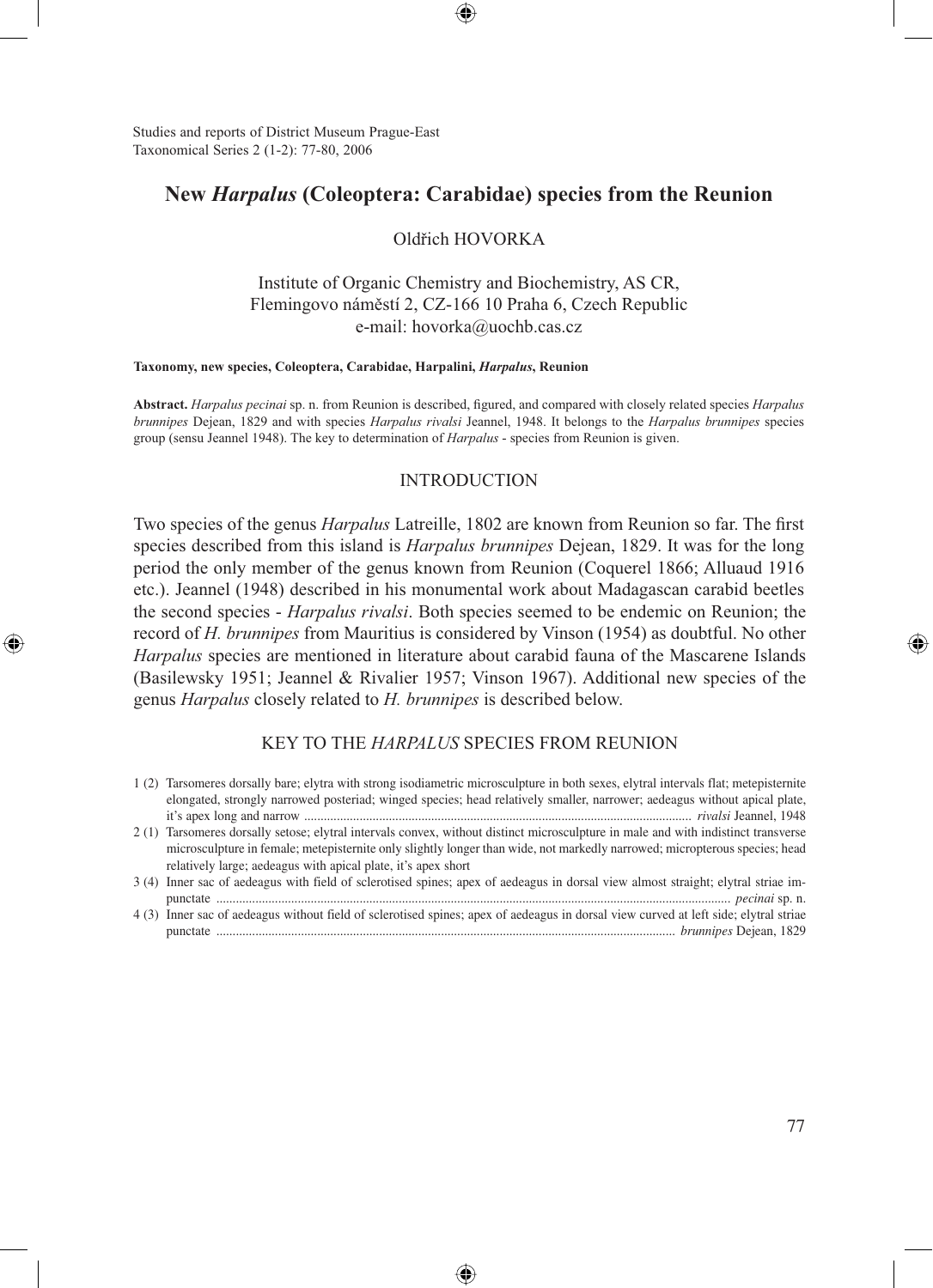#### DESCRIPTION

◈

# *Harpalus pecinai* **sp. n.**

(Figs 1-3)

**Type material.** Holotype  $(\vec{\zeta})$  labelled: "Marquesas, Reunion, Maido, 1200-2800 m [a.s.l.], leg. J. Pecina, ix. 1997". Holotype specimen provided with label: " HOLOTYPE, *Harpalus pecinai* sp. nov., det. O. Hovorka, 2006". Holotype deposited in the author´s collection.

**Description.** Habitus – the new species is very similar (and apparently related) to *Harpalus brunnipes*. Total length (from anterior margin of labrum to elytral apex) is 8.6 mm. Both dorsal and ventral sides brown, lateral margins of pronotum, elytral margins and first elytral interval rufous. Whole antennae, palpi, tarsal segments and tibiae yellow, femora yellow-red.

Microsculpture - dorsal surface with slightly transverse reticulation on head and pronotum, without distinct elytral microsculpture. Ventral surface dull through distinct isodiametric microsculpture,

Head smooth, with moderately convex eyes. Anterior margin of labrum with 6 setiferous punctures. Both labial and maxillar palpomeres with sparse, relatively long setae. Antennae long, surpassing posterior margin of pronotum. Mentum with simple median tooth.

Pronotum 1.3 times wider than head across eyes, widest at anterior third, transverse, nearly 1.4 times wider than long. Anterior margin of pronotum slightly emarginate. Lateral margins posteriorly almost straight, hind angles obtuse. Basal margin slightly, but distinctly bordered. Basal impressions very flat, indistinct. Lateral setiferous puncture at anterior third, near the widest point. Prosternal process unbordered, without setae. Episterna of pro- and mesothorax impunctate. Episternum of metathorax slightly longer than wide, its outer margin 1.15 times longer than anterior margin, impunctate.

⊕

Elytrae elongate, oval, 1.57 times longer than wide. Humeral angle obtuse, humeral tooth absent. Elytral striae deep, impunctate. Elytral intervals convex, third interval in the middle of length with setiferous puncture, adjoinig second elytral stria. Scutellar pore present, scutellar stria short. Seventh elytral stria with two preapical setiferous punctures. Series umbilicata with 18 setiferous punctures. Ninght interval markedly dilated towards apex. Preapical emargination of lateral elytral margin slight (Fig. 3). Micropterous, rudiment of hind wing exactly 1.0 mm long. Abdominal ventrites 3-5 with one pair of posterior setiferous punctures. Abdominal ventrite 3 punctured anteriorly to each setiferous puncture, other ventrites unpunctured. Male with two setiferous punctures apically at last visible abdominal ventrite.

All tarsomeres on dorsal side sparsely, but distinctly setose.

Aedeagus large, 2.3 mm long. Median lobus with apical plate. Apex of median lobe elongate, in dorsal view almost straight (Fig. 2), not distinctly curved at left side. Internal sac of median lobe with posterior field of sclerotized spines (Fig. 1).

**Differential diagnosis.** *Harpalus pecinai* sp. n. belongs to the *H. brunnipes* species-group (sensu Jeannel 1948), in which species are characterized by elongate body form, large head, parallel elytra and always reduced hind wings. The group was formed hitherto by three species; two of

⊕

⊕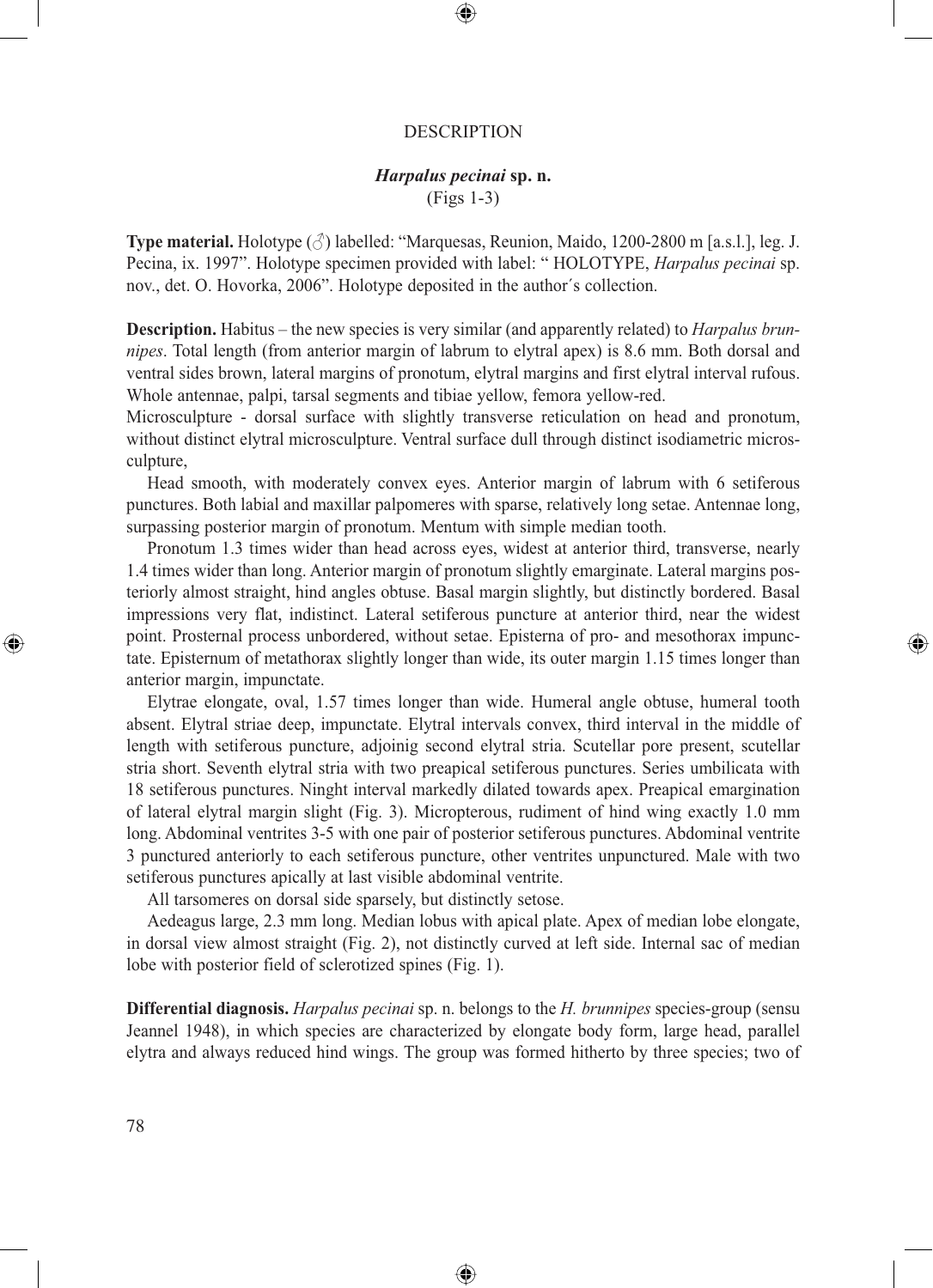

 $\bigoplus$ 

 $\bigoplus$ 

Figs 1-6. Figs 1-3: *Harpalus pecinai* sp. n., Figs 4-6: *H*. *brunnipes* Dejean, 1829. 1,5- median lobus of aedeagus, lateral view; 2,6- apical part of aedeagal median lobus, dorsal view; 3,4- apical part of right elytron, latero-posterior view. Scale bar 1.0 mm.

 $\bigoplus$ 

 $\bigoplus$